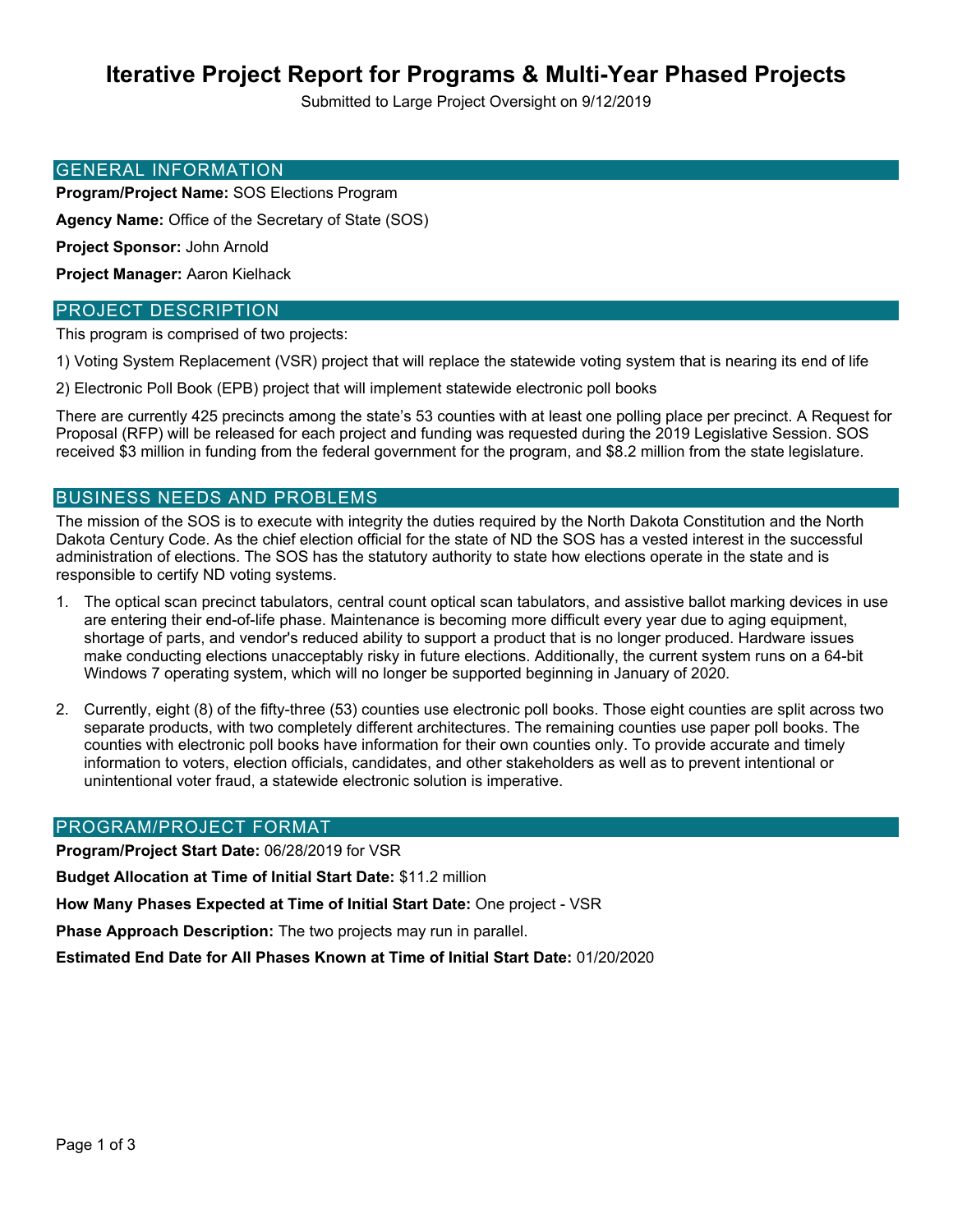# **Iterative Project Report for Programs & Multi-Year Phased Projects**

Submitted to Large Project Oversight on 9/12/2019

## PROGRAM/PROJECT ROAD MAP

The program road map shows the high-level plan or vision for the program/projects/phases. It is intended to offer a picture of the lifespan of all the effort that is expected to be required to achieve the business objectives.

| <b>Project/</b><br><b>Phase</b> | <b>Title</b>                                  | <b>Scope Statement</b>                        | <b>Estimated</b><br><b>Months</b><br><b>Duration</b> | <b>Estimated Budget</b> |  |
|---------------------------------|-----------------------------------------------|-----------------------------------------------|------------------------------------------------------|-------------------------|--|
| Project 1                       | <b>Voting Systems</b><br>Replacement<br>(VSR) | New statewide elections/voting system         | 6 months                                             | \$6,628,516             |  |
| Project 2                       | EPollBook (EPB)                               | Statewide electronic poll book implementation | 4 months                                             | \$2,000,000             |  |

**Notes:** VSR has estimated ongoing costs of \$2,572,275 for five years after project closeout/warranty.

### PROJECT BASELINES

The baselines below are entered for only those projects or phases that have been planned. At the completion of a project or phase a new planning effort will occur to baseline the next project/phase and any known actual finish dates and costs for completed projects/phases will be recorded. The iterative report will be submitted again with the new information.

| Project/<br><b>Phase</b> | Program/<br><b>Project</b><br><b>Start Date</b> | <b>Baseline</b><br><b>Execution</b><br><b>Start Date</b> | <b>Baseline</b><br><b>End Date</b> | <b>Baseline</b><br><b>Budget</b> | <b>Actual</b><br><b>Finish</b><br><b>Date</b> | <b>Schedule</b><br><b>Variance</b> | <b>Actual Cost.</b> | <b>Cost</b><br><b>Variance</b> |
|--------------------------|-------------------------------------------------|----------------------------------------------------------|------------------------------------|----------------------------------|-----------------------------------------------|------------------------------------|---------------------|--------------------------------|
| VSR                      | 05/02/18                                        | 08/08/19                                                 | 01/20/21                           | \$6,628,516                      |                                               | 0 days                             | \$5,451,801         | \$0.00                         |
| EPB                      | 05/02/18                                        | TBD                                                      | TBD                                |                                  |                                               | TBD                                |                     |                                |

**Notes:** VSR actuals as of 09/04/2019.